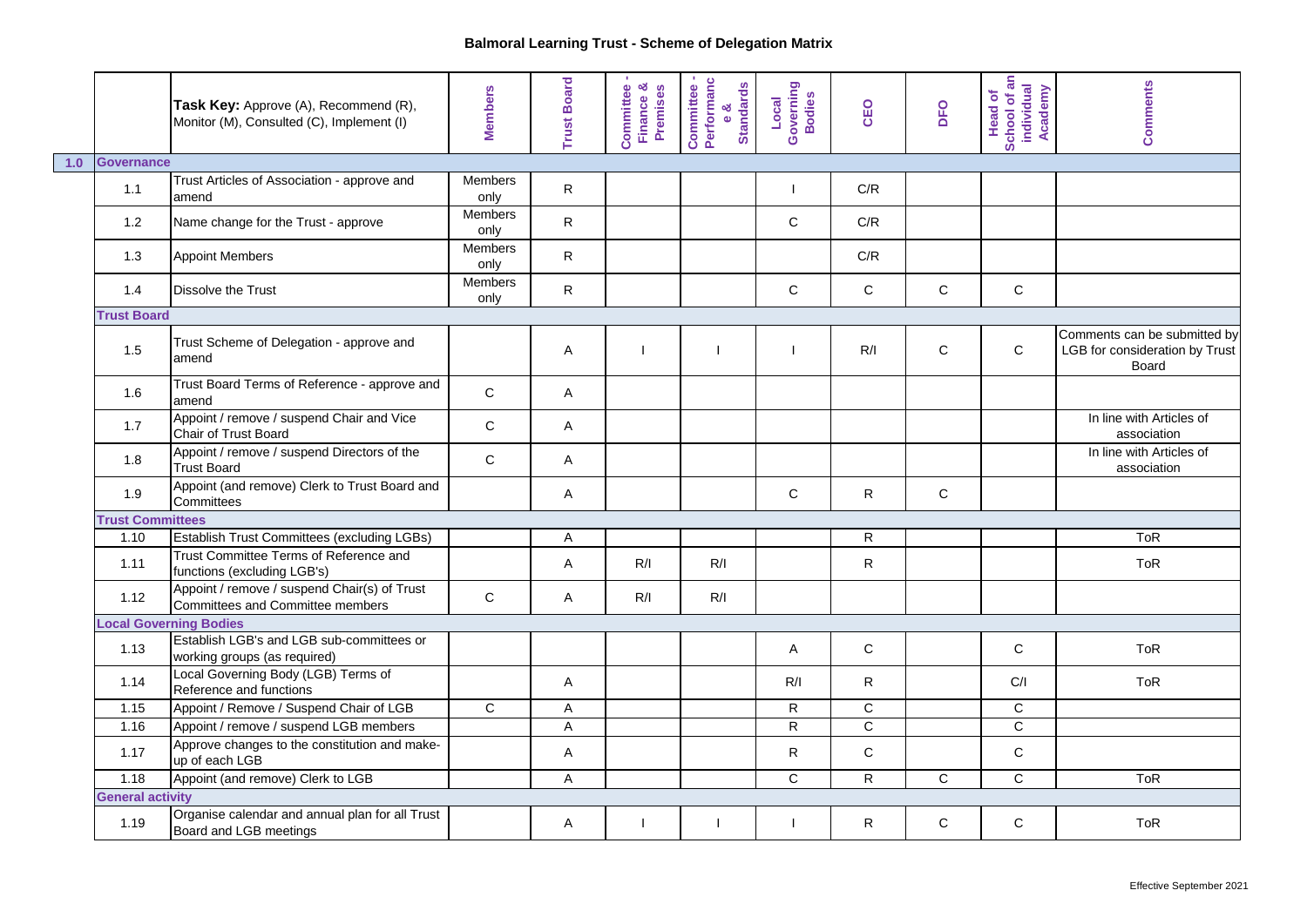|     |                              | Task Key: Approve (A), Recommend (R),<br>Monitor (M), Consulted (C), Implement (I)                                                                               | <b>Members</b> | <b>Trust Board</b> | Committee<br>య<br><b>Premises</b><br>Finance | Committee -<br>Performanc<br>e &<br>Standards | Governing<br>Bodies<br>Local | CEO          | DFO            | School of an<br>individual<br>Academy<br><b>Head of</b> | <b>Comments</b>                         |
|-----|------------------------------|------------------------------------------------------------------------------------------------------------------------------------------------------------------|----------------|--------------------|----------------------------------------------|-----------------------------------------------|------------------------------|--------------|----------------|---------------------------------------------------------|-----------------------------------------|
|     | 1.20                         | Maintain and publish a register of Members,<br>Directors, Local Governors and members of<br>staff and their business interests to avoid<br>conflicts of interest |                | Α                  | $\mathbf{I}$                                 |                                               | $\blacksquare$               |              |                | T                                                       |                                         |
|     | 1.21                         | Approve Directors Expenses Policy                                                                                                                                |                | A                  |                                              |                                               |                              | R            | $\mathsf{R}$   |                                                         |                                         |
|     | 1.22                         | New convertor or sponsored academies joining<br>MAT - approve                                                                                                    | $\mathsf{C}$   | A                  |                                              |                                               | C                            | R            | $\mathbf C$    | $\mathbf C$                                             |                                         |
| 2.0 |                              | Trust & Academy Policies, Performance, Curriculum and Teaching                                                                                                   |                |                    |                                              |                                               |                              |              |                |                                                         |                                         |
|     | 2.1                          | Determine the Trust's mission, vision, strategy<br>and long term business plan                                                                                   | $\mathsf C$    | Α                  | J.                                           |                                               | C/I                          | R            | C/I            | C/I                                                     |                                         |
|     | 2.2                          | Determine and approve each individual<br>academy's mission, vision, long term<br>development plan (in line with the Trust's overall<br>mission and vision)       | C              | A/M                |                                              |                                               | R/I                          | C/M          |                | C/I                                                     |                                         |
|     | 2.3                          | To ensure Trust compliance with charity and<br>company law, through the Memorandum and<br>Articles of Association and all other relevant<br>legislation          | Members        | A/I                | $\mathbf{I}$                                 |                                               | H                            | M/I          |                |                                                         | In line with Articles of<br>association |
|     | 2.4                          | Determine and monitor key performance<br>indicators and targets for the Trust                                                                                    |                | A/M                |                                              |                                               | $\mathsf{C}$                 | R            | м              | $\mathsf C$                                             |                                         |
|     | 2.5                          | Determine and monitor key performance<br>indicators for individual academies                                                                                     |                | М                  |                                              | M                                             | A/M                          | R/M          | M              | R/I                                                     |                                         |
|     | 2.6                          | Develop, Approve and implement each<br>individual academy's development/improvement<br>plan                                                                      |                | М                  |                                              | М                                             | A/M                          | C/M          | C              | R/I                                                     |                                         |
|     | 2.7                          | Deterimine and implement Trust wide policies<br>and Statutory policies                                                                                           |                | A                  |                                              |                                               | I/M                          | R/I          | $\mathbf{I}$   | C/I                                                     |                                         |
|     | 2.8                          | <b>Trust Child Protection Policy and Procedures</b>                                                                                                              |                | $\mathsf A$        |                                              | M                                             | M/I                          | R/I          |                | R/I                                                     |                                         |
|     | 2.9                          | Review and monitor Trust wide policy schedule<br>(at least annually)                                                                                             |                | A                  |                                              | M                                             | $\mathsf C$                  | R/I          | $\mathsf{C}$   | C/I                                                     |                                         |
|     | 2.10                         | Review and monitor School policy schedule                                                                                                                        |                | A                  |                                              |                                               | M/I                          | M            | $\mathbf C$    | R/I                                                     |                                         |
|     | 2.11                         | Trust Staff Development Plan                                                                                                                                     |                | A                  |                                              | M                                             |                              | $\mathsf{R}$ |                |                                                         |                                         |
|     | 2.12                         | School Staff Development Plan                                                                                                                                    |                | M                  |                                              | C/M                                           | A/M                          | C/M          |                | R/I                                                     |                                         |
|     | 2.13                         | <b>LGB Development Plan</b>                                                                                                                                      |                | A/C                |                                              | M                                             | R/I                          | $\mathsf{C}$ | $\overline{C}$ |                                                         | Including skills audits                 |
| 3.0 | <b>Staff Polices and Pay</b> |                                                                                                                                                                  |                |                    |                                              |                                               |                              |              |                |                                                         |                                         |
|     | 3.1                          | Pay & Remuneration Policy                                                                                                                                        |                | A                  | C                                            | R                                             | M                            | $\mathsf R$  |                |                                                         |                                         |
|     | $\overline{3.2}$             | Chief Executive Headteacher's Appraisal                                                                                                                          |                | $\overline{A}$     |                                              | $\overline{M}$                                |                              |              |                |                                                         |                                         |
|     | 3.3                          | <b>Head of School Appraisal</b>                                                                                                                                  |                | A                  |                                              |                                               | M                            | R/I          |                |                                                         |                                         |
|     | 3.4                          | Changes to Employee Terms & Conditions or<br><b>Collective Agreements</b>                                                                                        |                | Α                  | C                                            | C                                             | $\mathbf C$                  | R            |                |                                                         |                                         |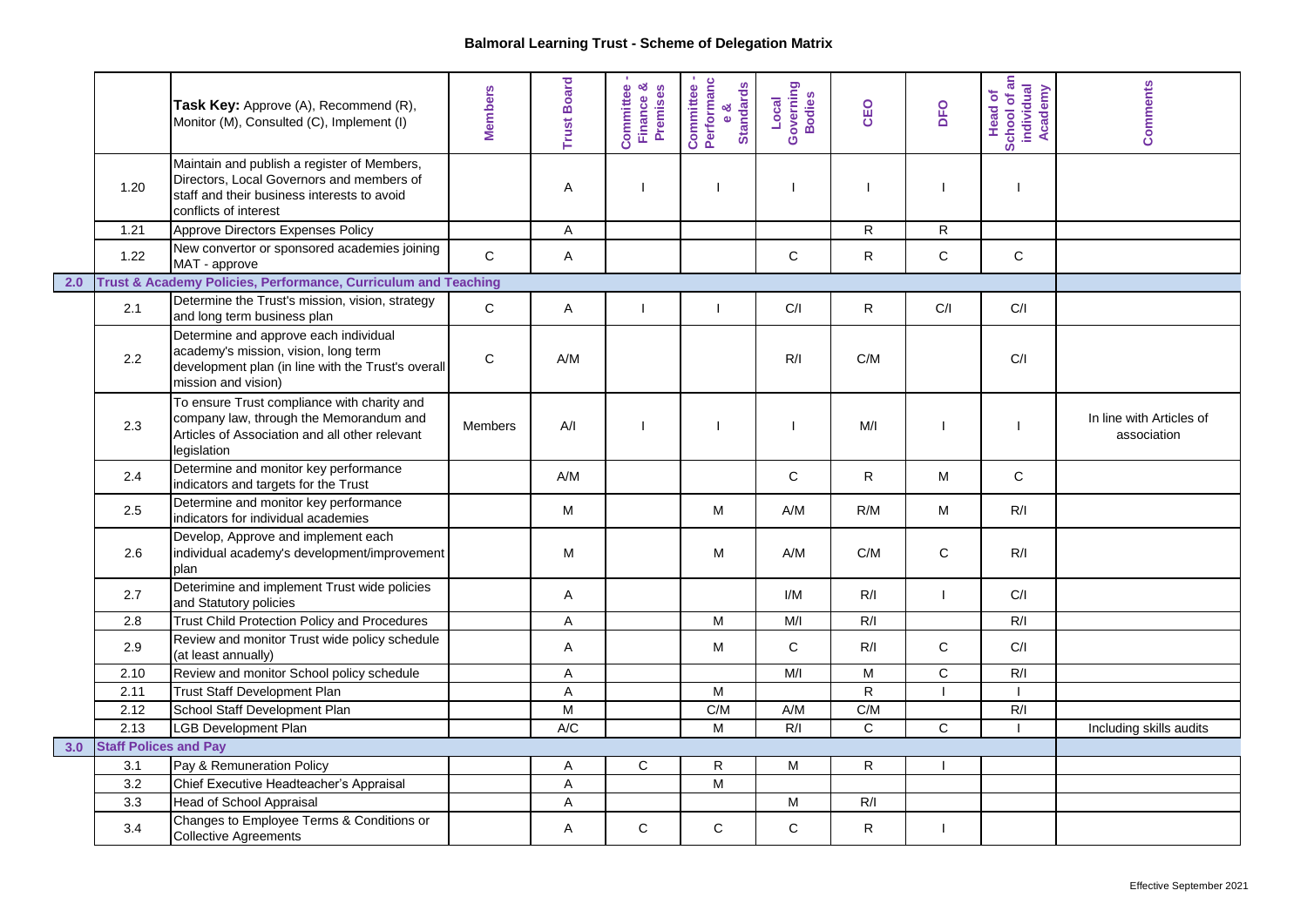|     |                         | Task Key: Approve (A), Recommend (R),<br>Monitor (M), Consulted (C), Implement (I)                            | <b>Members</b> | <b>Trust Board</b> | Committee<br>Finance &<br>Premises | Committee -<br>Performanc<br>e &<br>Standards | Governing<br>Bodies<br>Local | CEO            | DFO            | School of an<br>individual<br>Academy<br><b>Head of</b> | <b>Comments</b>       |
|-----|-------------------------|---------------------------------------------------------------------------------------------------------------|----------------|--------------------|------------------------------------|-----------------------------------------------|------------------------------|----------------|----------------|---------------------------------------------------------|-----------------------|
|     | 3.5                     | Adoption of Transferring Policies and Collective<br>Agreements                                                |                | A                  |                                    |                                               |                              | $\mathsf{R}$   | $\mathbf{I}$   |                                                         |                       |
|     | 3.6                     | <b>Teachers Annual Pay Award</b>                                                                              |                | Α                  | ${\bf C}$                          | R                                             | $\mathsf{C}$                 | $\mathbf C$    |                |                                                         | ToR                   |
|     | 3.7                     | Support Staff Annual Pay Award                                                                                |                |                    | $\overline{C}$                     | ${\sf R}$                                     | $\overline{c}$               |                |                |                                                         | <b>ToR</b>            |
|     | 3.8                     | Performance Management & Appraisal Review<br>Policy                                                           |                | A                  | $\mathsf{C}$                       | M                                             | M                            | R              |                | -1                                                      | <b>ToR</b>            |
|     | 3.9                     | <b>Disciplinary Policy</b>                                                                                    |                | A                  |                                    | $\mathsf{R}$                                  | M                            | ${\sf R}$      | $\overline{C}$ | -1                                                      |                       |
|     | 3.10                    | <b>Grievance Policy</b>                                                                                       |                | A                  |                                    | $\mathsf{R}$                                  | M                            | ${\sf R}$      | $\overline{c}$ | $\blacksquare$                                          |                       |
|     | 3.11                    | <b>Capability Policy</b>                                                                                      |                | $\sf A$            |                                    | $\mathsf{R}$                                  | M                            | ${\sf R}$      | $\mathbf C$    | -1                                                      |                       |
|     | 3.12                    | <b>Whistleblowing Policy</b>                                                                                  |                | Α                  |                                    | R                                             | M                            | $\mathsf R$    | C              |                                                         |                       |
|     | 3.13                    | Re-structuring & Redundancy Policy                                                                            |                | A                  |                                    | $\mathsf{R}$                                  | M                            | R              | C/I            | -1                                                      |                       |
|     | 3.14                    | Employee Health & Safety Policy                                                                               |                | A                  |                                    | $\mathsf{R}$                                  | M                            | $\mathsf{R}$   | C/I            |                                                         |                       |
|     | 3.15                    | Code of Conduct                                                                                               |                | $\overline{A}$     |                                    | $\mathsf{R}$                                  | M                            | $\mathsf{R}$   | C/I            |                                                         | <b>ToR</b>            |
| 4.0 | <b>Staff Management</b> |                                                                                                               |                |                    |                                    |                                               |                              |                |                |                                                         |                       |
|     | 4.1                     | Establish and review Trust leadership structure                                                               |                | A                  | C                                  | $\mathsf{C}$                                  | $\mathsf{C}$                 | R              | C              | ${\bf C}$                                               |                       |
|     | 4.2                     | Establish and review staffing structure for<br>central/trust wide staff                                       |                | Α                  |                                    | C                                             |                              | R              | C/I            |                                                         |                       |
|     | 4.2                     | Establish and review staffing structure for each<br>individual academies                                      |                | Α                  |                                    | C                                             | $\mathsf{C}$                 | R              | C              | $\mathsf{C}$                                            |                       |
|     | 4.4                     | Recruitment, appointment, remuneration and<br>performance management of CEO                                   | C              | Α                  | C                                  | $\mathsf{R}$                                  |                              | $\mathbf C$    | C              | $\mathbf C$                                             | As per agreed process |
|     | 4.5                     | Dismissal of CEO                                                                                              | $\overline{c}$ | A                  |                                    |                                               |                              |                |                |                                                         |                       |
|     | 4.6                     | Suspension of CEO                                                                                             | $\mathbf C$    | A                  |                                    |                                               |                              |                |                |                                                         |                       |
|     | 4.7                     | Return of CEO after suspension                                                                                | $\mathsf{C}$   | $\mathsf A$        |                                    |                                               |                              |                |                |                                                         |                       |
|     | 4.8                     | Recruitment, appointment, remuneration and<br>performance management of Director of<br>Finance and Operations |                | A                  | $\mathsf{C}$                       |                                               |                              | ${\sf R}$      |                | $\mathsf{C}$                                            |                       |
|     | 4.9                     | Recruitment, appointment and remuneration of<br>Academy Heads of School                                       |                | A                  |                                    |                                               | $\mathsf C$                  | R              |                |                                                         |                       |
|     | 4.10                    | Performance management of Academy Heads<br>of School                                                          |                |                    |                                    | М                                             | M                            | A/IM           |                |                                                         |                       |
|     | 4.11                    | Suspension of Head of School                                                                                  |                | A                  |                                    |                                               | $\mathsf{C}$                 |                |                |                                                         | As per agreed policy  |
|     | 4.12                    | Return of Head of School after suspension                                                                     |                | $\mathsf A$        |                                    |                                               | $\overline{c}$               | $\overline{R}$ |                |                                                         |                       |
|     | 4.13                    | Dismissal of Head of School                                                                                   |                | A                  |                                    |                                               | $\mathsf C$                  | ${\sf R}$      |                |                                                         |                       |
|     | 4.14                    | Senior leadership appointments                                                                                |                |                    |                                    |                                               | $\mathsf{A}$                 | R/C            |                | R/I                                                     |                       |
|     | 4.15                    | Teaching staff appointments in each Academy                                                                   |                |                    |                                    |                                               | A                            | $\mathsf C$    |                | R/I                                                     |                       |
|     | 4.16                    | Support staff appointments in each Academy                                                                    |                |                    |                                    |                                               | $\mathsf{R}$                 | $\overline{C}$ |                | A/I                                                     |                       |
|     | 4.17                    | Suspension of teaching and support staff                                                                      |                |                    |                                    |                                               | $\mathsf{C}$                 | $\mathsf{C}$   |                | A/I                                                     | As per agreed policy  |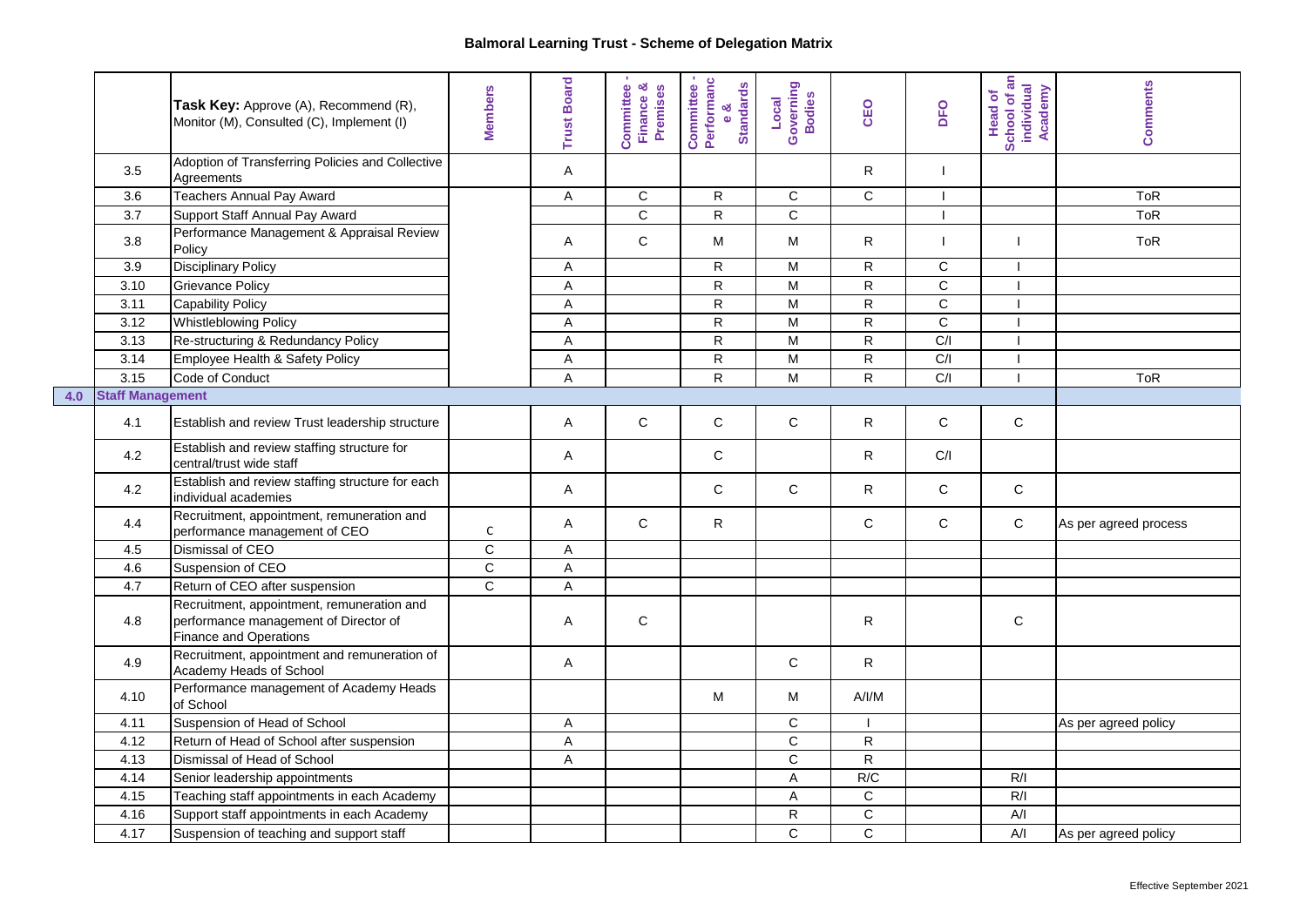|     |      | Task Key: Approve (A), Recommend (R),<br>Monitor (M), Consulted (C), Implement (I)                                                                                                                       | <b>Members</b> | <b>Trust Board</b>                      | න්<br>Committee<br>Premises<br>Finance & | Committee -<br>Performanc<br>e &<br>Standards | Governing<br>Bodies<br>Local                                  | CEO          | DFO                                                          | School of an<br>individual<br>Academy<br><b>Head of</b>                         | <b>Comments</b>                                     |
|-----|------|----------------------------------------------------------------------------------------------------------------------------------------------------------------------------------------------------------|----------------|-----------------------------------------|------------------------------------------|-----------------------------------------------|---------------------------------------------------------------|--------------|--------------------------------------------------------------|---------------------------------------------------------------------------------|-----------------------------------------------------|
|     | 4.18 | Return of teaching and support staff after<br>suspension                                                                                                                                                 |                |                                         |                                          |                                               | $\mathsf{C}$                                                  | $\mathsf{C}$ |                                                              | A/I                                                                             |                                                     |
|     | 4.19 | Redundancy of staff                                                                                                                                                                                      |                | Α                                       | C                                        | C                                             | $\mathsf{R}$                                                  | $\mathsf{R}$ | $\mathbf C$                                                  | R/I                                                                             |                                                     |
|     | 4.20 | Performance management of all staff employed<br>within an Academy                                                                                                                                        |                |                                         |                                          | Α                                             | M                                                             | C/M          |                                                              | -1                                                                              |                                                     |
| 5.0 |      | <b>Financial Authorisation</b>                                                                                                                                                                           |                |                                         |                                          |                                               |                                                               |              |                                                              |                                                                                 |                                                     |
|     | 5.1  | Trusts scheme of financial delegation: establish<br>and review                                                                                                                                           |                | Α                                       | R/C                                      |                                               |                                                               | C/M          | R/I                                                          | $\mathbf{I}$                                                                    |                                                     |
|     | 5.2  | Appoint/remove auditors                                                                                                                                                                                  | <b>Members</b> | $\mathsf{R}$                            | $\mathsf{C}$                             |                                               |                                                               | $\mathbf C$  | R/I                                                          |                                                                                 |                                                     |
|     | 5.3  | External auditor's report: receive and respond                                                                                                                                                           | Members        | A                                       | $\overline{R}$                           |                                               |                                                               | $\mathsf{C}$ | R/I                                                          |                                                                                 |                                                     |
|     | 5.4  | Benchmarking and Trust wide value for money:<br>ensure robustness                                                                                                                                        |                | Α                                       | R/M                                      |                                               |                                                               | $\mathbf{I}$ | R/I                                                          |                                                                                 |                                                     |
|     | 5.5  | Benchmarking and academy value for money:<br>ensure robustness                                                                                                                                           |                | A                                       | R/M                                      |                                               | M                                                             | $\mathsf{C}$ | R/I                                                          | $\mathbf{I}$                                                                    | Central Team to support                             |
|     | 5.6  | Develop trust wide procurement strategies and<br>efficiency savings programme                                                                                                                            |                | Α                                       | R/M                                      |                                               |                                                               | $\mathsf{C}$ | R/I                                                          | C                                                                               |                                                     |
|     | 5.7  | Review and approve trust wide procurement<br>strategies and efficiency savings programme                                                                                                                 |                | A                                       | R/M                                      |                                               | $\mathsf{C}$                                                  | $\mathsf{R}$ | R/I                                                          |                                                                                 |                                                     |
|     | 5.8  | Determine, establish and maintain a Trust wide<br>investment policy and strategy                                                                                                                         |                | Α                                       | R/M                                      |                                               |                                                               |              |                                                              |                                                                                 |                                                     |
|     | 5.90 | Determine, establish and maintain a Trust wide<br>and individual academy 3-year financial plan                                                                                                           |                | A                                       | R/C                                      |                                               | Α                                                             | C/M          | R/I                                                          | R/I                                                                             |                                                     |
|     | 5.10 | Determine and establish arrangements for, and<br>approve, a consolidated budget for each<br>academy                                                                                                      |                | Α                                       | M                                        |                                               | A/M                                                           | $\mathsf{C}$ | R/I                                                          | R/I                                                                             |                                                     |
|     | 5.11 | Determine and establish arrangements for<br>bidding for and allocating capital funding and for<br>allocating funding for the maintenance,<br>improvement and expansion of the Trust's<br>building estate |                | A                                       | R/C                                      |                                               | $\mathsf{C}$                                                  | R/C          | R/I                                                          | $\mathsf{C}$                                                                    |                                                     |
|     | 5.12 | <b>Budget Virements</b>                                                                                                                                                                                  |                | A<br>(over £10k<br>in-year)             | М                                        |                                               | Α<br>(up to £10k<br>in-year)                                  | $\mathbf C$  | R/I                                                          | $\mathbf C$                                                                     | Best practise not to use<br>virements               |
|     | 5.13 | Ordering goods & services and sign-off of<br>invoices                                                                                                                                                    |                | Approve in<br>excess of<br>£20k in year | M                                        |                                               | Approve in<br>excess of<br>£10k and up<br>to £20k in-<br>year | C            | Approve in<br>excess of<br>£5k and up<br>to £10k in-<br>year | Approve up<br>to £5k in-<br>year jointly<br>with the<br>DFO/<br>Central<br>Team | See financial handbook for day<br>to day delegation |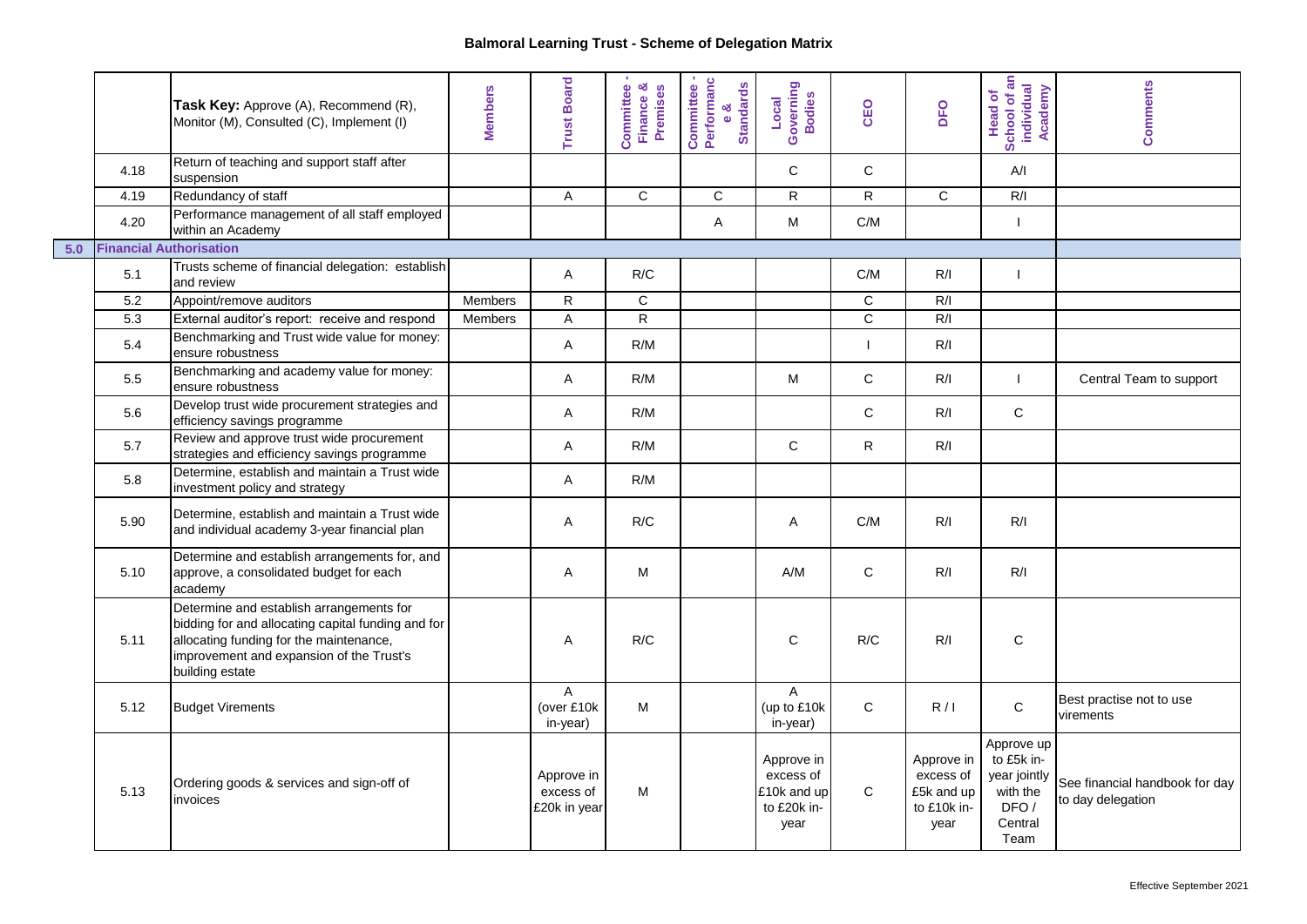|     |      | Task Key: Approve (A), Recommend (R),<br>Monitor (M), Consulted (C), Implement (I)                                                                                                 | <b>Members</b> | rust Board                                                                                         | න්<br>Committee<br>Premises<br><b>Finance</b> | Committee -<br>Performanc<br>e &<br>Standards | Governing<br>Bodies<br>Local                                  | CEO          | DFO                                                          | School of an<br>individual<br>Academy<br><b>Head of</b>                         | <b>Comments</b>                                   |
|-----|------|------------------------------------------------------------------------------------------------------------------------------------------------------------------------------------|----------------|----------------------------------------------------------------------------------------------------|-----------------------------------------------|-----------------------------------------------|---------------------------------------------------------------|--------------|--------------------------------------------------------------|---------------------------------------------------------------------------------|---------------------------------------------------|
|     | 5.14 | Quotes / tenders for capital works                                                                                                                                                 |                | Approve in<br>excess of<br>£20k in year<br>or if<br>expenditure<br>is required<br>from<br>reserves |                                               |                                               | Approve in<br>excess of<br>£10k and up<br>to £20k in-<br>year | $\mathsf{C}$ | Approve in<br>excess of<br>£5k and up<br>to £10k in-<br>year | Approve up<br>to £5k in-<br>year jointly<br>with the<br>DFO/<br>Central<br>Team |                                                   |
|     | 5.15 | Signatories for cheques, BACS authorisation<br>and other bank transfers                                                                                                            |                | A                                                                                                  |                                               |                                               |                                                               | T            |                                                              |                                                                                 | 2 signatures required (one<br>must be CEO or DFO) |
|     | 5.16 | Signatories for ESFA grant claims and returns                                                                                                                                      |                | A                                                                                                  | C                                             |                                               | $\mathsf{C}$                                                  | H            |                                                              | $\mathsf{C}$                                                                    |                                                   |
|     | 5.17 | Acquisition / disposal, write off of a fixed asset<br>(other than land and buildings / heritage assets)                                                                            |                | Approve in<br>excess of<br>£1k                                                                     | M                                             |                                               | Approve up<br>to £1k                                          |              | R/1                                                          | $\mathsf C$                                                                     | Recorded on the fixed asset<br>register           |
|     | 5.18 | Write off bad debt                                                                                                                                                                 |                | Approve<br>over £1k                                                                                | М                                             |                                               | Approve in<br>excess of<br>£250 and<br>up to £1k              |              | C                                                            | Approve up<br>to £250                                                           |                                                   |
|     | 5.19 | Special payments e.g. staff severance,<br>compensation, ex-gratia payments                                                                                                         |                | Α                                                                                                  |                                               |                                               |                                                               | $\mathsf{C}$ | R/I                                                          | $\mathbf C$                                                                     | Business case needed for<br>approval              |
|     | 5.20 | Operating leases (not related to land or<br>buildings)<br><b>FINANCE LEASES ARE NOT PERMITTED</b><br><b>UNDER ANY CIRCUMSTANCE</b>                                                 |                | Approve<br>over £15k<br>over the<br>lifetime of<br>the lease                                       | М                                             |                                               | Approve up<br>to £15k over<br>the lifetime<br>of the lease    | $\mathsf{C}$ | R/1                                                          | C                                                                               |                                                   |
|     | 5.21 | Granting or take up of any leasehold or tenancy<br>agreement                                                                                                                       |                | Α                                                                                                  |                                               |                                               | $\mathsf{C}$                                                  | R/I          | C                                                            | C                                                                               |                                                   |
|     | 5.22 | Purchase / sale of any freehold property or land<br>disposal of heritage assets                                                                                                    |                | A                                                                                                  |                                               |                                               | $\mathbf C$                                                   | R/1          | $\mathsf C$                                                  | $\mathsf C$                                                                     |                                                   |
|     | 5.23 | Financial statement approval                                                                                                                                                       | $\mathsf{C}$   | A                                                                                                  |                                               |                                               | $\mathbf C$                                                   | $\mathsf{C}$ | $\mathsf{R}$                                                 | $\mathbf C$                                                                     |                                                   |
|     | 5.24 | Use of reserves                                                                                                                                                                    | $\mathsf{C}$   | A                                                                                                  |                                               |                                               | $\mathbf C$                                                   | $\mathsf{C}$ | R/1                                                          | $\mathsf C$                                                                     | Business case needed for<br>approval              |
| 6.0 |      | <b>Academy Policies and Procedures</b>                                                                                                                                             |                |                                                                                                    |                                               |                                               |                                                               |              |                                                              |                                                                                 |                                                   |
|     | 6.1  | Academy times, terms and holidays                                                                                                                                                  |                | A                                                                                                  |                                               |                                               | $\mathsf{C}$                                                  | $\mathsf{R}$ |                                                              | C/I                                                                             |                                                   |
|     | 6.3  | Monitor pupil/students admission numbers<br>overall and in each academy                                                                                                            |                | M                                                                                                  |                                               |                                               | $\mathbf C$                                                   | C/M          |                                                              | M/I                                                                             |                                                   |
|     | 6.4  | Determine and establish, following consultation<br>with LGBs, arrangements for organisational<br>change (e.g. changes in the number, age range,<br>size and location of academies) |                | A                                                                                                  |                                               |                                               | C/R                                                           | C/R          | C/R                                                          | C/I                                                                             |                                                   |